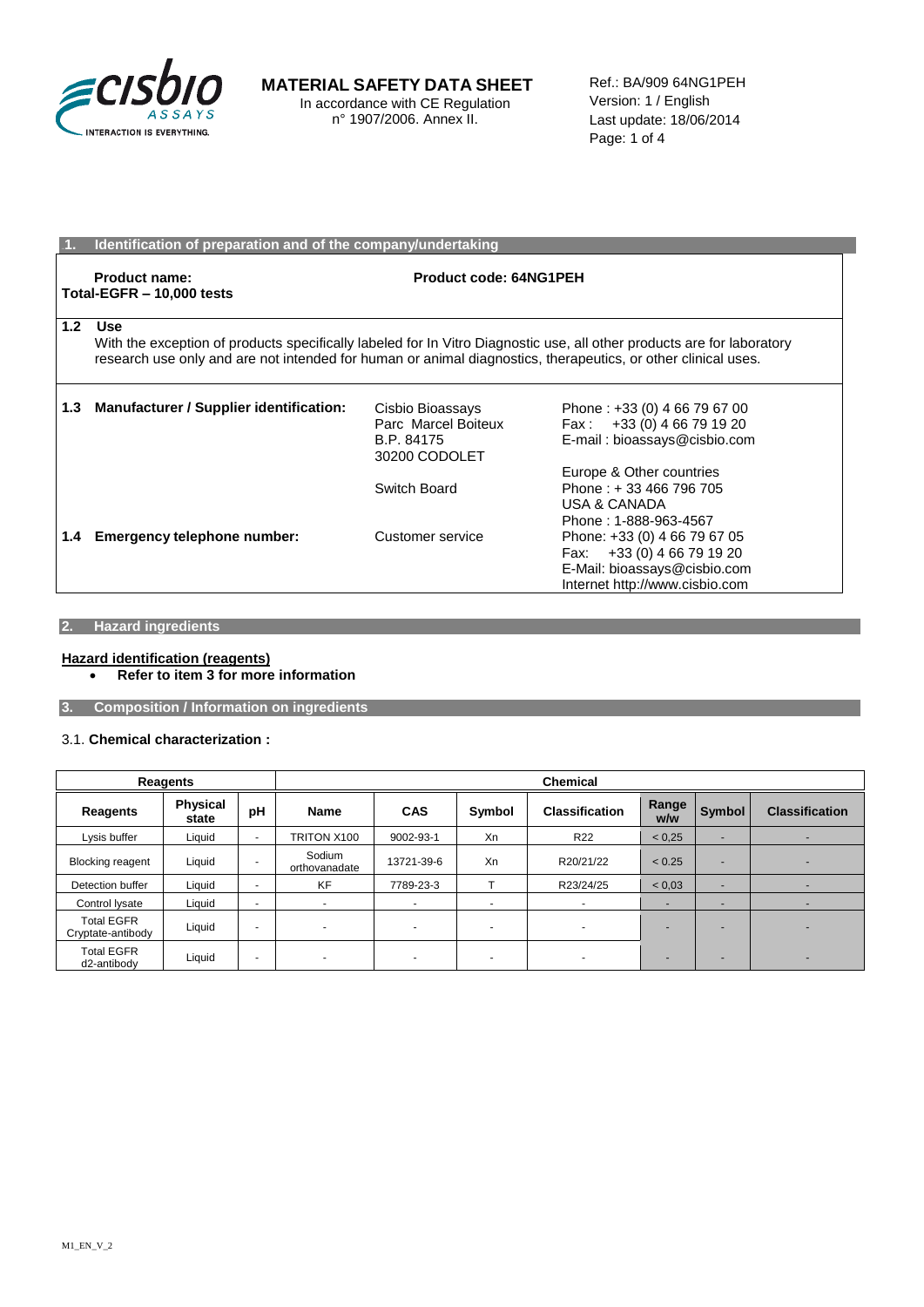

| 14.       | <b>First-aid and measures</b>           |                                                                                                                        |
|-----------|-----------------------------------------|------------------------------------------------------------------------------------------------------------------------|
|           | Eye or skin contact:                    | Immediately flush eyes or skin with plenty of water at least for 15 minutes.<br>Remove contaminated clothing.          |
| ٠         | Inhalation:                             | Supply for fresh air. If not breathing, give artificial respiration.<br>For any breathing problems supply with oxygen. |
| ٠         | Ingestion:                              | Secure that the person is conscious. Flush mouth with water and<br>immediately call a physician.                       |
| 5.        | <b>Fire-fighting measures</b>           |                                                                                                                        |
| ٠         | Suitable extinguishing media:           | Use dry chemical powder or appropriate foam extinguisher.                                                              |
| $\bullet$ | Protecting equipment for fire-fighting: | Put on breath protecting equipment, wear protecting clothing to prevent<br>contact with skin and eyes.                 |
| 6.        | <b>Accidental release measures</b>      |                                                                                                                        |

Use appropriate protective equipment and methods to clean up spilled subtances promptly. Absorb spill using appropriate material. Collect and dispose waste in accordance with applicable regulations.

| 7. | <b>Handling and storage</b>                                                                                        |                                                                                                                                                                                                                               |
|----|--------------------------------------------------------------------------------------------------------------------|-------------------------------------------------------------------------------------------------------------------------------------------------------------------------------------------------------------------------------|
| ٠  | <b>Handling</b><br>Advice for safe handling:                                                                       | Avoid inhalation, contact with eyes, skin and clothing.                                                                                                                                                                       |
| ٠  | <b>Precaution</b>                                                                                                  | Do not pipet by mouth. Do not eat, drink or smoke in areas where reagents<br>are handled.<br>Wear suitable one-way rubber gloves at work.<br>Avoid any splash and formation of aerosols.<br>For further advice see section 8. |
|    | <b>Storage</b>                                                                                                     | Keep in properly labeled containers.                                                                                                                                                                                          |
| 8. | <b>Exposure controls / personal protection</b>                                                                     |                                                                                                                                                                                                                               |
| ٠  | Personal protective equipment<br>Respirator protection:<br>Hand protection:<br>Eye protection:<br>Body protection: | Only required if dusts and aerosols are generated.<br>Wear compatible chemical resistant gloves.<br>Wear chemical safety goggles.<br>Wear protective clothing.                                                                |
|    | <b>General protective and sanitary measures:</b>                                                                   | Safety shower and eyewash device.<br>Immediately remove contaminated clothing.<br>Wash hands after work.                                                                                                                      |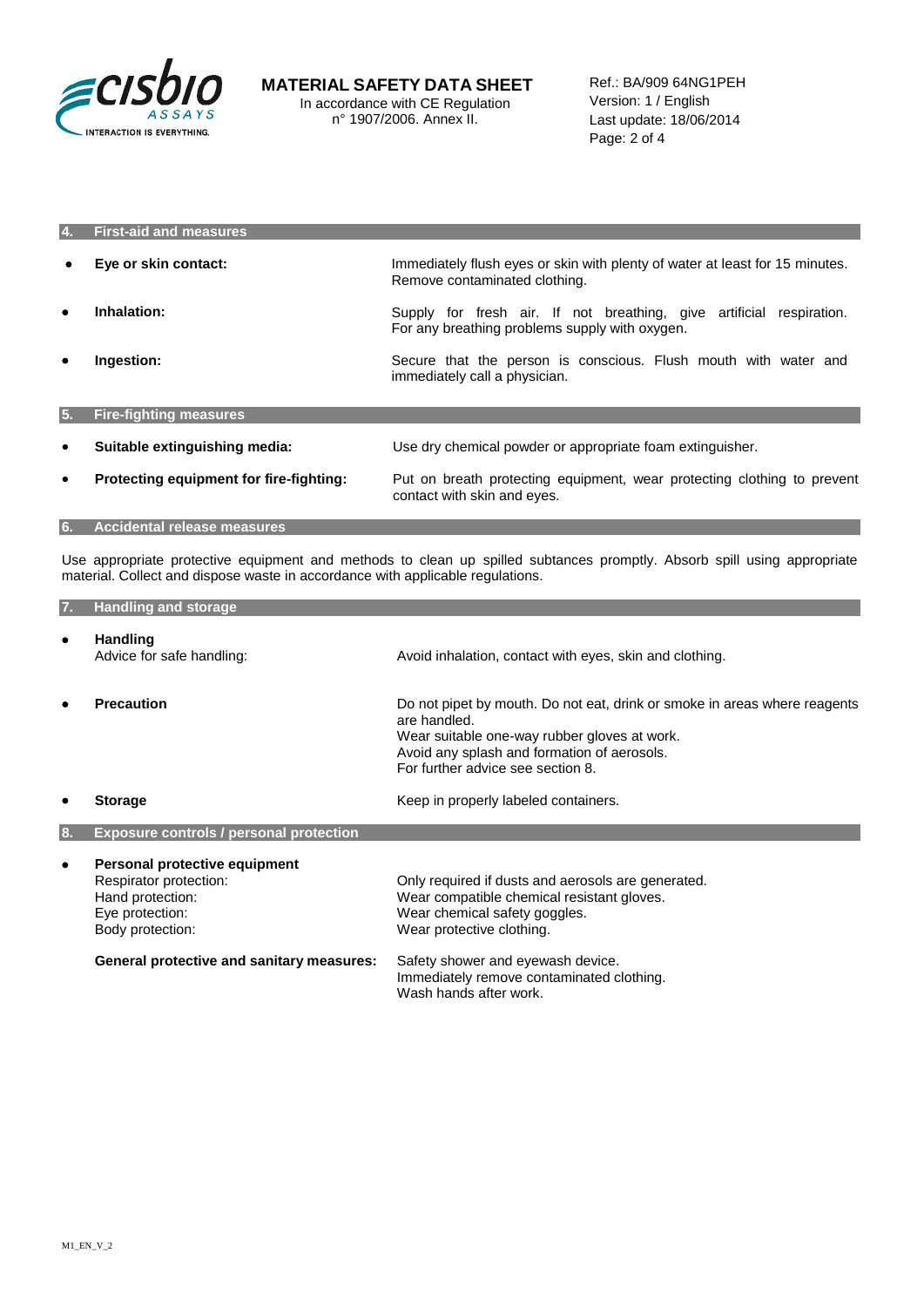

# **MATERIAL SAFETY DATA SHEET**

In accordance with CE Regulation n° 1907/2006. Annex II.

Ref.: BA/909 64NG1PEH Version: 1 / English Last update: 18/06/2014 Page: 3 of 4

| 9.                                       | <b>Physical and chemical properties</b>                                                                         |                                                                                                                                                                                                                                      |
|------------------------------------------|-----------------------------------------------------------------------------------------------------------------|--------------------------------------------------------------------------------------------------------------------------------------------------------------------------------------------------------------------------------------|
| $\bullet$                                | <b>Appearance</b><br>Physical state: Refer item 3.<br>Color: Refer item 3.                                      | Odour:<br>N/A                                                                                                                                                                                                                        |
| ٠                                        | <b>Chemical parameters</b><br>pH:<br>Melting point / melting range:<br>Flash point:<br><b>Relative density:</b> | Refer item 3.<br>Not applicable.<br>Not applicable.<br>Data not available.                                                                                                                                                           |
|                                          | 10. Stability and reactivity                                                                                    |                                                                                                                                                                                                                                      |
| ٠<br>$\bullet$<br>$\bullet$<br>$\bullet$ | <b>Stability:</b><br><b>Conditions to avoid:</b><br>Incompability:<br>Hazardous or decomposition products:      | Data not available.<br>Data not available.<br>Data not available.<br>Data not available.                                                                                                                                             |
| 11.                                      | <b>Toxicological information</b>                                                                                |                                                                                                                                                                                                                                      |
| ٠                                        | <b>Toxicity:</b>                                                                                                | Data not available.                                                                                                                                                                                                                  |
| 12.                                      | <b>Ecological information</b>                                                                                   |                                                                                                                                                                                                                                      |
| ٠                                        | <b>General advice:</b>                                                                                          | Prevent from getting into sewage, water, ground                                                                                                                                                                                      |
| $\bullet$                                | Mobility and (bio)accumulation potential:                                                                       | Data not available.                                                                                                                                                                                                                  |
| $\bullet$                                | <b>Ecotoxicity:</b>                                                                                             | Ecotoxic effects of the product are not expected. Quantitative data on the<br>ecological effect of this product is not available.                                                                                                    |
| ٠                                        | <b>Other information:</b>                                                                                       | No ecological problems are expected when the product is handled and<br>used with due care and attention.                                                                                                                             |
| 13.                                      | <b>Disposal consideration</b>                                                                                   |                                                                                                                                                                                                                                      |
| ٠                                        | <b>Contaminated packaging:</b>                                                                                  | Dispose of according to local regulations.                                                                                                                                                                                           |
| ٠                                        | <b>Products:</b>                                                                                                | The product must be disposed of as a laboratory chemical according to<br>local regulations. Please contact responsible authority. Used reagents,<br>plates, and reagent kits dispose of as potential infectious laboratory<br>waste. |
|                                          | <b>Pollutes:</b>                                                                                                | Remove pollutes with absorbing paper.<br>All material used for cleaning up must be disposed of as infectious<br>laboratory waste.                                                                                                    |
| 14.                                      | <b>Transport information</b>                                                                                    |                                                                                                                                                                                                                                      |
|                                          | <b>Ground transportation/RID/ADR:</b>                                                                           | Non-hazardous for road transport.                                                                                                                                                                                                    |
| ٠                                        | Seaway/IMDG:                                                                                                    | Non-hazardous for sea transport.                                                                                                                                                                                                     |
|                                          |                                                                                                                 |                                                                                                                                                                                                                                      |
|                                          | By air/OACI/IATA-DRG:                                                                                           | Non-hazardous for air transport.                                                                                                                                                                                                     |